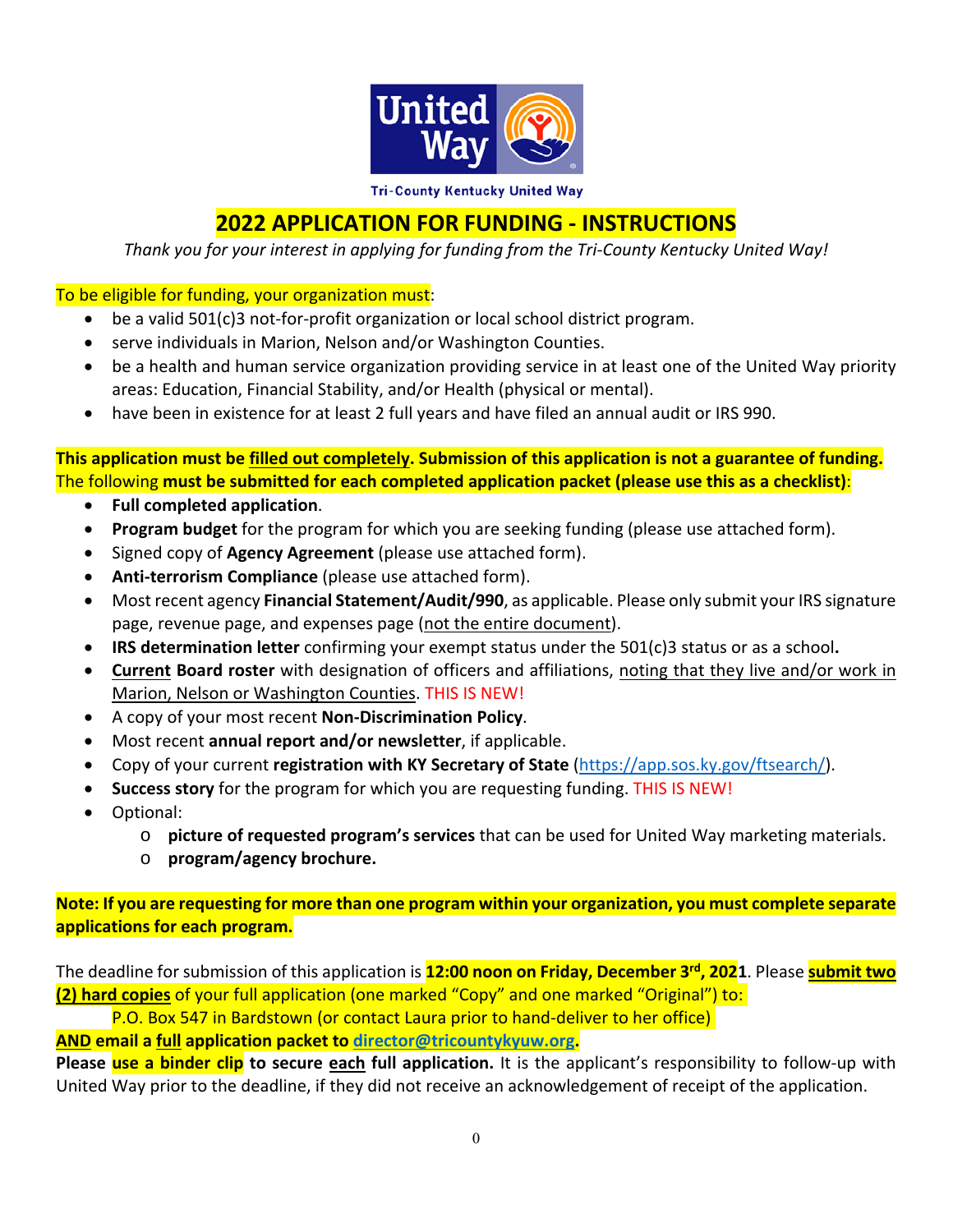# **2021 Application for Funding Tri‐County Kentucky United Way**

**Your full application will be reviewed by the Allocations Committee. You will be contacted in early 2021 to discuss your application**.

## **Please type your responses.**

| <b>COVER PAGE INFORMATION</b>                                                                                                                                |  |  |
|--------------------------------------------------------------------------------------------------------------------------------------------------------------|--|--|
| <b>Full Name of the Agency</b>                                                                                                                               |  |  |
| <b>Agency EIN#</b>                                                                                                                                           |  |  |
| <b>Agency Street Address</b>                                                                                                                                 |  |  |
| <b>Agency City, State and Zip Code</b>                                                                                                                       |  |  |
| <b>Agency Phone Number</b>                                                                                                                                   |  |  |
| <b>Executive Director/CEO Name</b>                                                                                                                           |  |  |
| <b>Email Address</b>                                                                                                                                         |  |  |
| <b>Name of Program Seeking Funding</b>                                                                                                                       |  |  |
| <b>Dollar Amount Requested for 2022</b>                                                                                                                      |  |  |
| <b>Dollar Amount Received in 2021</b>                                                                                                                        |  |  |
| <b>Total 2022</b><br>Projected Program<br><b>Budget (should match figure on the</b><br>program budget that you provide)                                      |  |  |
| 2022 Request is ______% of Total<br><b>Program Budget (total 2022</b><br><b>Amount Requested divided by</b><br>2022 Projected Program Budget =<br>percentage |  |  |
| <b>Contact Person for this Application</b>                                                                                                                   |  |  |
| <b>Title</b>                                                                                                                                                 |  |  |
| <b>E-Mail Address</b>                                                                                                                                        |  |  |
| <b>Phone Number</b>                                                                                                                                          |  |  |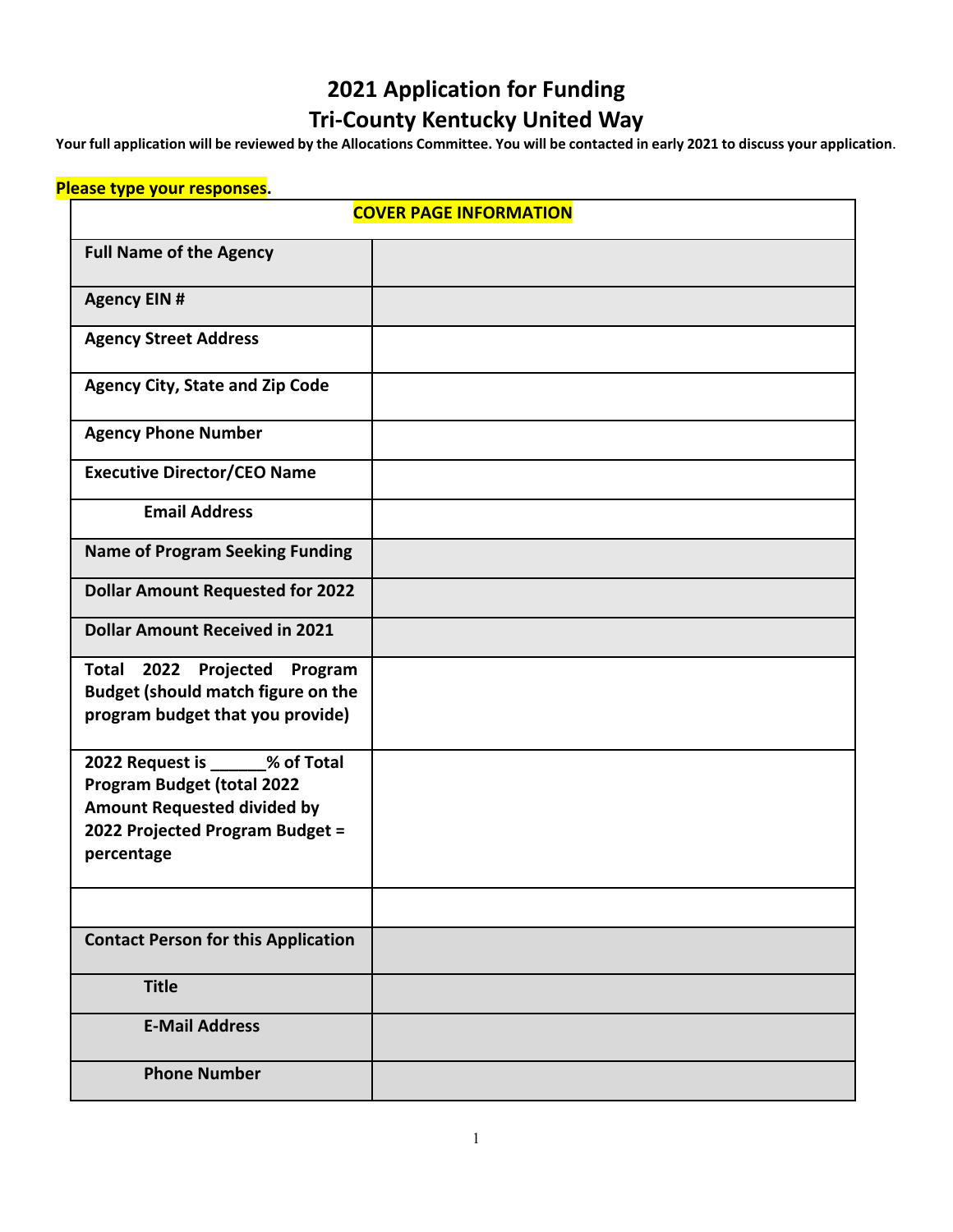|                                                                                                                                                                                                                                          | <b>AGENCY INFORMATION</b> |
|------------------------------------------------------------------------------------------------------------------------------------------------------------------------------------------------------------------------------------------|---------------------------|
| <b>Agency Website</b>                                                                                                                                                                                                                    |                           |
| <b>Agency Mission Statement</b>                                                                                                                                                                                                          |                           |
| IRS designation status (ie. 501c3)                                                                                                                                                                                                       |                           |
| Please explain any anticipated<br>volunteer or staff leadership changes<br>at your agency/program in 2021?                                                                                                                               |                           |
| <b>Fiscal Year Timeframe</b>                                                                                                                                                                                                             |                           |
| Total # of clients served at agency                                                                                                                                                                                                      |                           |
| How many volunteers do you utilize<br>at your agency?                                                                                                                                                                                    |                           |
| What volunteer opportunities are<br>available at your organization that<br>UW may share, when requested?                                                                                                                                 |                           |
| Please list other programs offered by<br>your agency.                                                                                                                                                                                    |                           |
| Please use your most recent IRS Form<br>990 and the following formula to<br>calculate agency's administrative cost:<br>Part IX, Line 25, Columns C + D<br>(Mgmt/Gen + Fundraising Exp)<br>Divided by                                     |                           |
| Part VIII, Line 12, Column A<br>(Total Revenue)<br>Overhead is not necessarily a measure<br>of your mission's effectiveness. It is<br>simply a ratio of expenses necessary to<br>operate your organization compared to<br>total revenue. |                           |
| What internal controls to securely<br>handle your finances?                                                                                                                                                                              |                           |
| Is Covid-19 still having an impact on<br>your organization or on your clients?<br>If so, please explain.                                                                                                                                 |                           |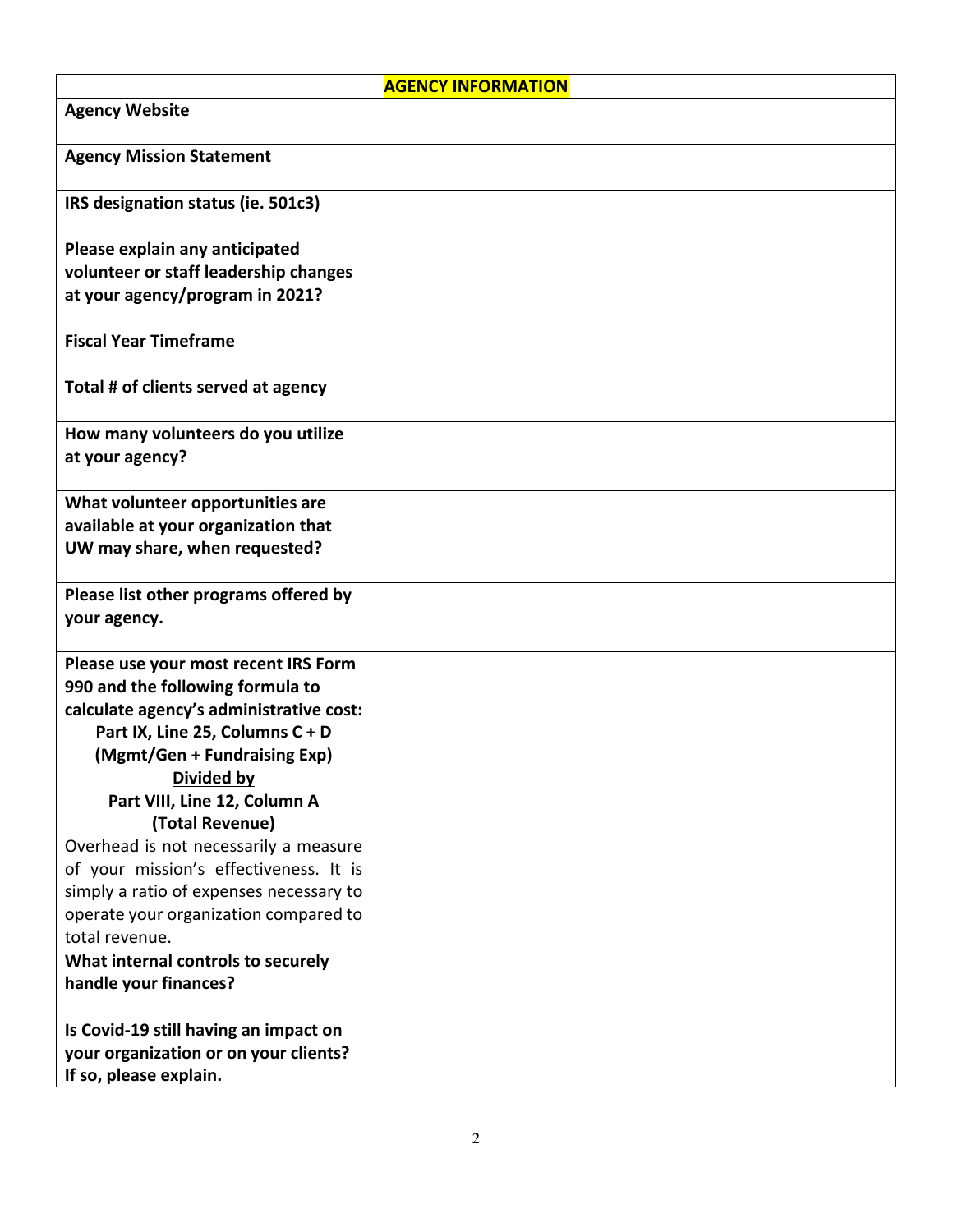| DIVERSITY, EQUITY, AND INCLUSION (DEI) INFORMATION                                                                                                                               |  |
|----------------------------------------------------------------------------------------------------------------------------------------------------------------------------------|--|
| Equity Statement. If you have a statement that<br>reflects your agency's commitment to diversity,<br>equity, and inclusion, please state it here.                                |  |
| Equity Training. Please describe any training that<br>takes place at your organization regarding DEI.                                                                            |  |
| <b>Composition.</b> Are the demographics of the clients<br>that you serve reflected within your staff, board,<br>and/or volunteers? Is so, please explain.                       |  |
| DEI Promotion. How does your agency strive to<br>promote DEI within and/or among your programs,<br>staff, board, and/or volunteers?                                              |  |
| Targeted service. How do you ensure that you are<br>providing service to the individuals most in need<br>within the program for which you are requesting<br>funding?             |  |
| Targeted populations. In what ways do you reach<br>out to target minority populations, low-income<br>neighborhoods, etc. in the program for which you<br>are requesting funding? |  |
| Gaps/Unmet Needs. Do you feel that there are gaps<br>in service/unmet needs for certain populations (low-<br>income, minority, specific towns, etc.)? Please<br>explain.         |  |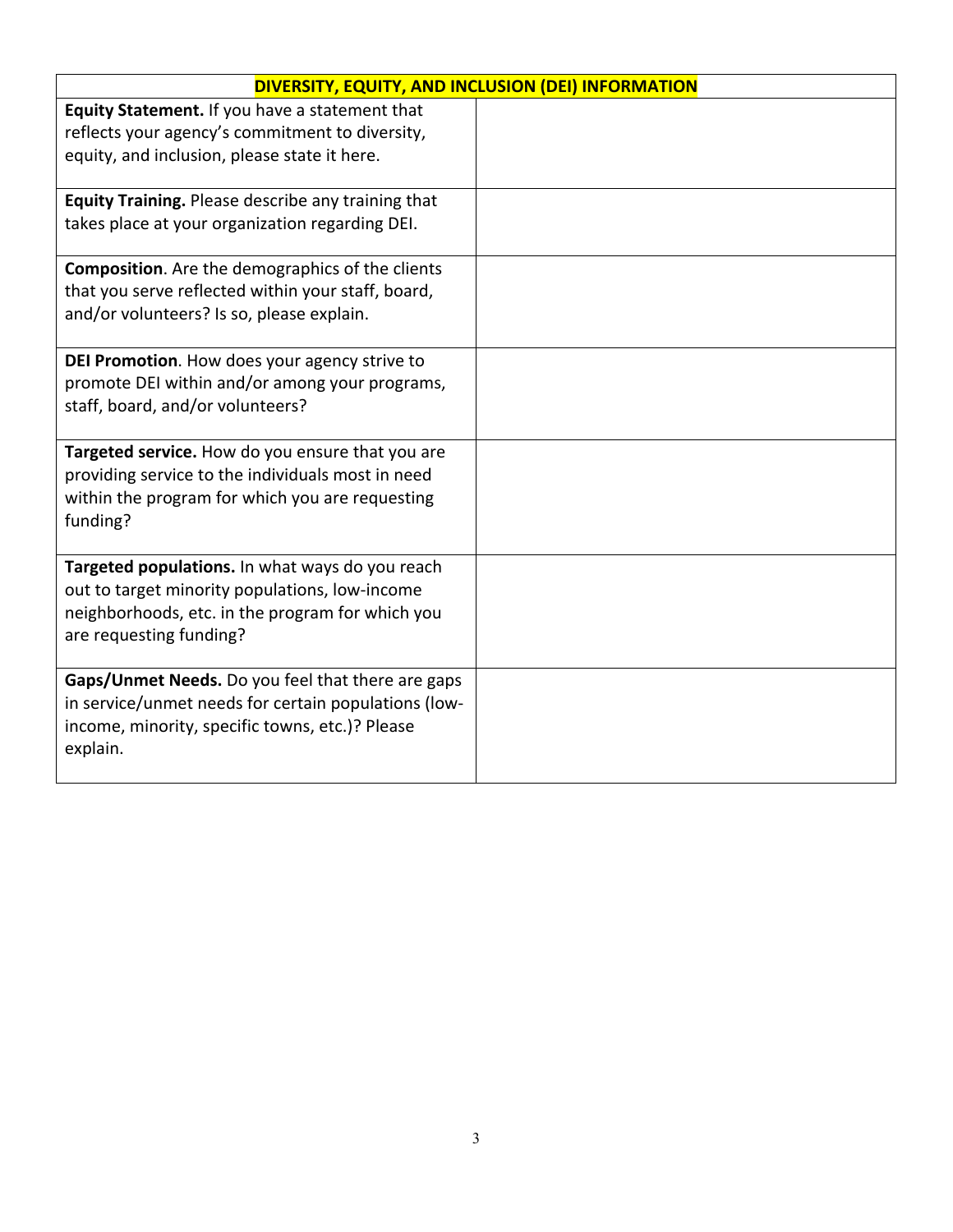| <b>2021 PROGRAM FUNDING REQUEST INFORMATION</b>                                                                                                                                                                                                  |                                                                                                                                           |  |  |
|--------------------------------------------------------------------------------------------------------------------------------------------------------------------------------------------------------------------------------------------------|-------------------------------------------------------------------------------------------------------------------------------------------|--|--|
| Program Name for which you are<br>seeking funding                                                                                                                                                                                                |                                                                                                                                           |  |  |
| 2022 Requested Funding (should<br>match amount on Cover Page)                                                                                                                                                                                    |                                                                                                                                           |  |  |
| Reason for any increase/decrease<br>in grant award from prior year                                                                                                                                                                               |                                                                                                                                           |  |  |
| What specifically will TCKYUW<br>funds be used for within this<br>program? Please be as specific as<br>possible - ie. supplies, staff,<br>materials, etc. This information<br>should match the budget that you<br>provide.                       |                                                                                                                                           |  |  |
| If your full request cannot be<br>funded, what would your reduced<br>request be and how will this<br>reduced amount be used/how<br>would program be adjusted?                                                                                    | Reduced amount for Funding: \$<br>How will it be used in your Program:                                                                    |  |  |
| Why<br>is Tri-County<br>Kentucky<br>United Way funding important to<br>this program? What is the value of<br>this funding?                                                                                                                       |                                                                                                                                           |  |  |
| If you currently receive Tri-County<br>Kentucky United Way funding,<br>how do you show that you are a<br><b>TCKYUW Community Partner.</b><br>ask that you<br>let the<br>We<br>community know that you are a<br>Tri-County KY United Way partner. | $\Box$ UW sticker on your door<br>$\Box$ UW logo on your website/brochures<br>$\Box$ Noted in materials<br>$\Box$ Stated in presentations |  |  |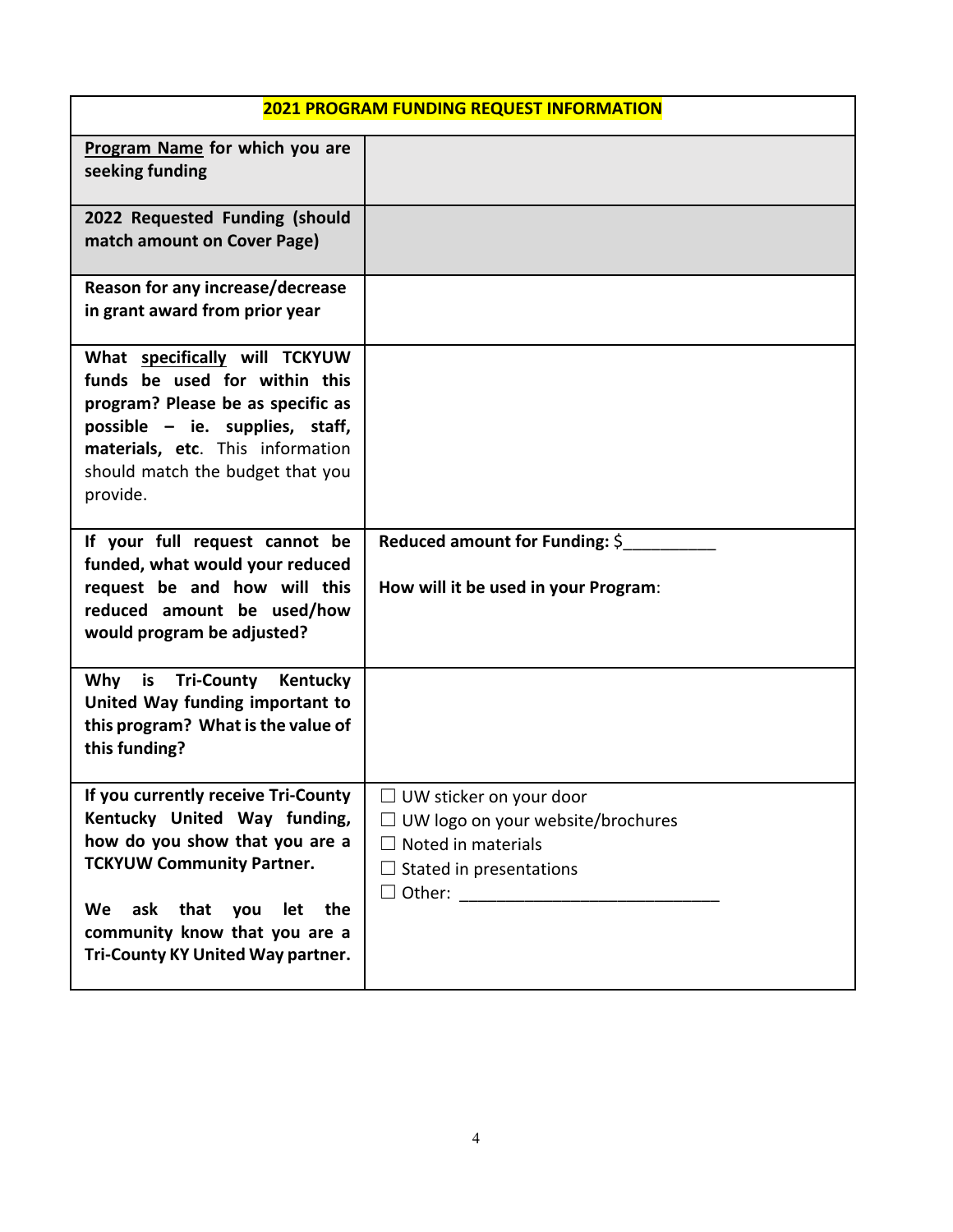#### **2022 PROGRAM INFORMATION**

*Please be concise, but informative, in your application responses.* 

Program Name:

- **1. Please provide a brief general description of the program for which you are seeking funding (what service does the program provide).**
- **2. Statement of Need. What is the community problem that this program will address? Provide data to support the issues that local people our facing (ie. percentage of people in Nelson suffering from substance use; food insecurity percentages in Marion County; child abuse data in Washington). PLEASE INCLUDE AT LEAST ONE CURRENT LOCAL STATISTIC (WITH CITATION) that most profoundly demonstrates the need for your program in Marion, Nelson and/or Washington counties**.
- **3. Which United Way priority area is this program addressing (you can pick more than one)?**

\_\_\_\_\_ **Education** \_\_\_\_\_ **Financial Stability** \_\_\_\_\_ **Health**

**4. What county/counties does this program serve?** 

\_\_\_\_\_ **Marion** \_\_\_\_\_ **Nelson** \_\_\_\_\_ **Washington** 

- **5. Please describe the target population/eligibility requirements for this program (ie. age, income level, county of residency, gender, etc.)?**
- **6. Is there a waiting list for the program, and if so, how many are on the waiting list**?
- **7. Is this program an evidenced‐based program, or do you use any evidenced‐based curriculum/practices in this program (it is not required to be). Please identify the evidence‐based curriculum/practices used.**
- **8. Please name specific agencies with whom you collaborate. Identify agencies with whom you network and share relationships in order to achieve the work that you do.**
- **9. How is your program unique in the services that it provides to the community/county that you stated that you serve? Are there other programs that provide the same service? How is your program different?**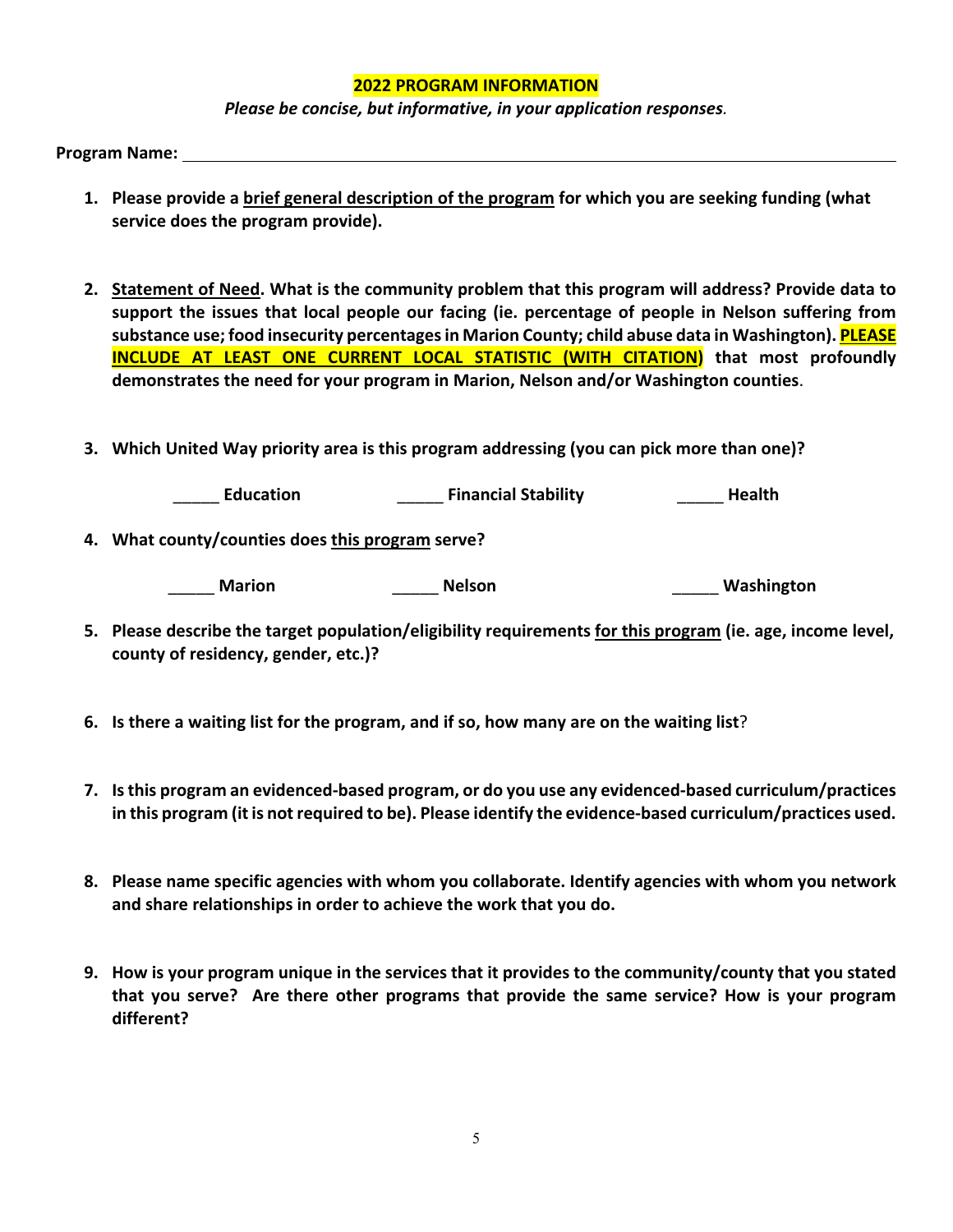#### **OUTPUT AND OUTCOME INFORMATION**

#### **Outputs:**

**Outputs are expressed in numbers. They are measurable and easily determined. They are units of service, counts of activities, and what the program produces. Examples include: number of brochures distributed, hours of tutoring provided, number of clients served, number of beds filled, number of graduates, number of students served, etc. Outputs are intended to lead to desired outcomes.** 

|                                        | 2019        | 2020        | 2021          | 2022        |
|----------------------------------------|-------------|-------------|---------------|-------------|
|                                        | (completed) | (completed) | (anticipated) | (projected) |
| # of clients served IN THIS PROGRAM in |             |             |               |             |
| <b>Marion County</b>                   |             |             |               |             |
| # of clients served IN THIS PROGRAM in |             |             |               |             |
| <b>Nelson County</b>                   |             |             |               |             |
| # of clients served IN THIS PROGRAM in |             |             |               |             |
| <b>Washington Cty</b>                  |             |             |               |             |
| Total # served IN THIS PROGRAM         |             |             |               |             |

#### **CLIENT DEMOGRAPHICS FOR PROGRAM FOR WHICH YOU ARE REQUESTING FUNDING**

|                                 | <b>Marion County</b> |      | <b>Nelson County</b> |      |      | <b>Washington County</b> |      |      |      |
|---------------------------------|----------------------|------|----------------------|------|------|--------------------------|------|------|------|
|                                 | 2019                 | 2020 | 2021                 | 2019 | 2020 | 2021                     | 2019 | 2020 | 2021 |
| <b>African American</b>         |                      |      |                      |      |      |                          |      |      |      |
| Caucasian                       |                      |      |                      |      |      |                          |      |      |      |
| Hispanic/                       |                      |      |                      |      |      |                          |      |      |      |
| Latino                          |                      |      |                      |      |      |                          |      |      |      |
| <b>Other (please state</b>      |                      |      |                      |      |      |                          |      |      |      |
| race):                          |                      |      |                      |      |      |                          |      |      |      |
| Other (please state             |                      |      |                      |      |      |                          |      |      |      |
| race): $\overline{\phantom{a}}$ |                      |      |                      |      |      |                          |      |      |      |
| Other (please state             |                      |      |                      |      |      |                          |      |      |      |
| race):                          |                      |      |                      |      |      |                          |      |      |      |
| <b>TOTALS:</b>                  |                      |      |                      |      |      |                          |      |      |      |

|                         | <b>Marion County</b> |      |      |      | <b>Nelson County</b> |      |      | <b>Washington County</b> |      |  |
|-------------------------|----------------------|------|------|------|----------------------|------|------|--------------------------|------|--|
|                         | 2019                 | 2020 | 2021 | 2019 | 2020                 | 2021 | 2019 | 2020                     | 2021 |  |
| Female                  |                      |      |      |      |                      |      |      |                          |      |  |
| <b>Male</b>             |                      |      |      |      |                      |      |      |                          |      |  |
| Other (please specify): |                      |      |      |      |                      |      |      |                          |      |  |
| <b>TOTAL:</b>           |                      |      |      |      |                      |      |      |                          |      |  |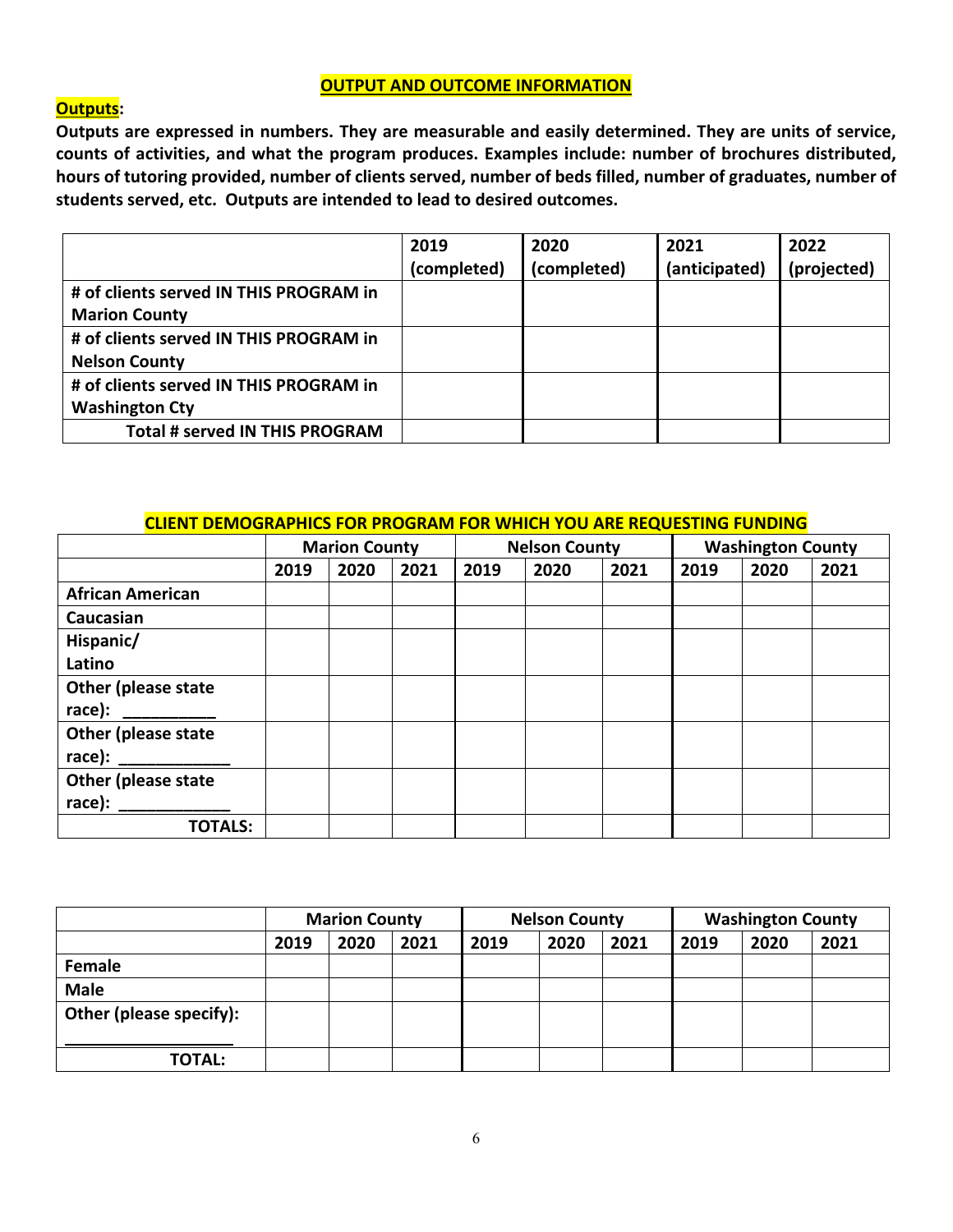## **(Demographics continued) Please increase the table to include additional towns.**

|                  | <b>Marion County</b> |      |      | <b>Nelson County</b> |      |      | <b>Washington County</b> |      |      |
|------------------|----------------------|------|------|----------------------|------|------|--------------------------|------|------|
|                  | 2019                 | 2020 | 2021 | 2019                 | 2020 | 2021 | 2019                     | 2020 | 2021 |
| Lebanon          |                      |      |      |                      |      |      |                          |      |      |
| <b>Bardstown</b> |                      |      |      |                      |      |      |                          |      |      |
| Springfield      |                      |      |      |                      |      |      |                          |      |      |
| Other:           |                      |      |      |                      |      |      |                          |      |      |
| Other:           |                      |      |      |                      |      |      |                          |      |      |
| Other:           |                      |      |      |                      |      |      |                          |      |      |

**Please estimate, if possible, the percentage of your clients in this program that are (this is not mandatory):** 

| <b>Unemployed</b>                                 |  |
|---------------------------------------------------|--|
| Low-income                                        |  |
| Grandparent/extended family raising children      |  |
| Single parent households                          |  |
| Veteran, active-duty military, or military spouse |  |
| Senior on fixed income                            |  |
| <b>Disabled adults and seniors</b>                |  |
| <b>Substance User</b>                             |  |
| <b>Recovering Substance User</b>                  |  |
| <b>Homeless</b>                                   |  |
| Immigrant/non-English speaking                    |  |
| <b>Undocumented</b>                               |  |
| Children under the age of 18                      |  |
| At-risk youth                                     |  |
| <b>Total Number of clients served:</b>            |  |
|                                                   |  |

**Outcomes: An outcome is the change that occurred as a result of your program activities (ie. in your program's participants, the community's conditions, client's knowledge, attitude, behavior, skills, or condition, etc.). Outcomes are measurable, occur over a specified amount of time, and are usually expressed in percentages. For example: 78% of clients will improve their job readiness skills. Results are the percentage that actually experienced change (ie.82% of improved their job readiness skills).** 

**When responding, please only report on outcomes from Marion, Nelson, and/or Washington counties.** 

## **1. FOR THIS PROGRAM, what were your outcomes for 2020 and what were the results?**

| 2020 Outcomes | 2020 Results |
|---------------|--------------|
|               |              |
| <u>.</u>      |              |
| <u>.</u>      |              |

## 2. **FOR THIS PROGRAM, what are your current outcomes for 2021? Please provide at least 2 outcomes.**

| 2021 Outcomes | 2021 Results Year to Date |
|---------------|---------------------------|
| ∸.            |                           |
| . <u>.</u>    |                           |
| <u>.</u>      |                           |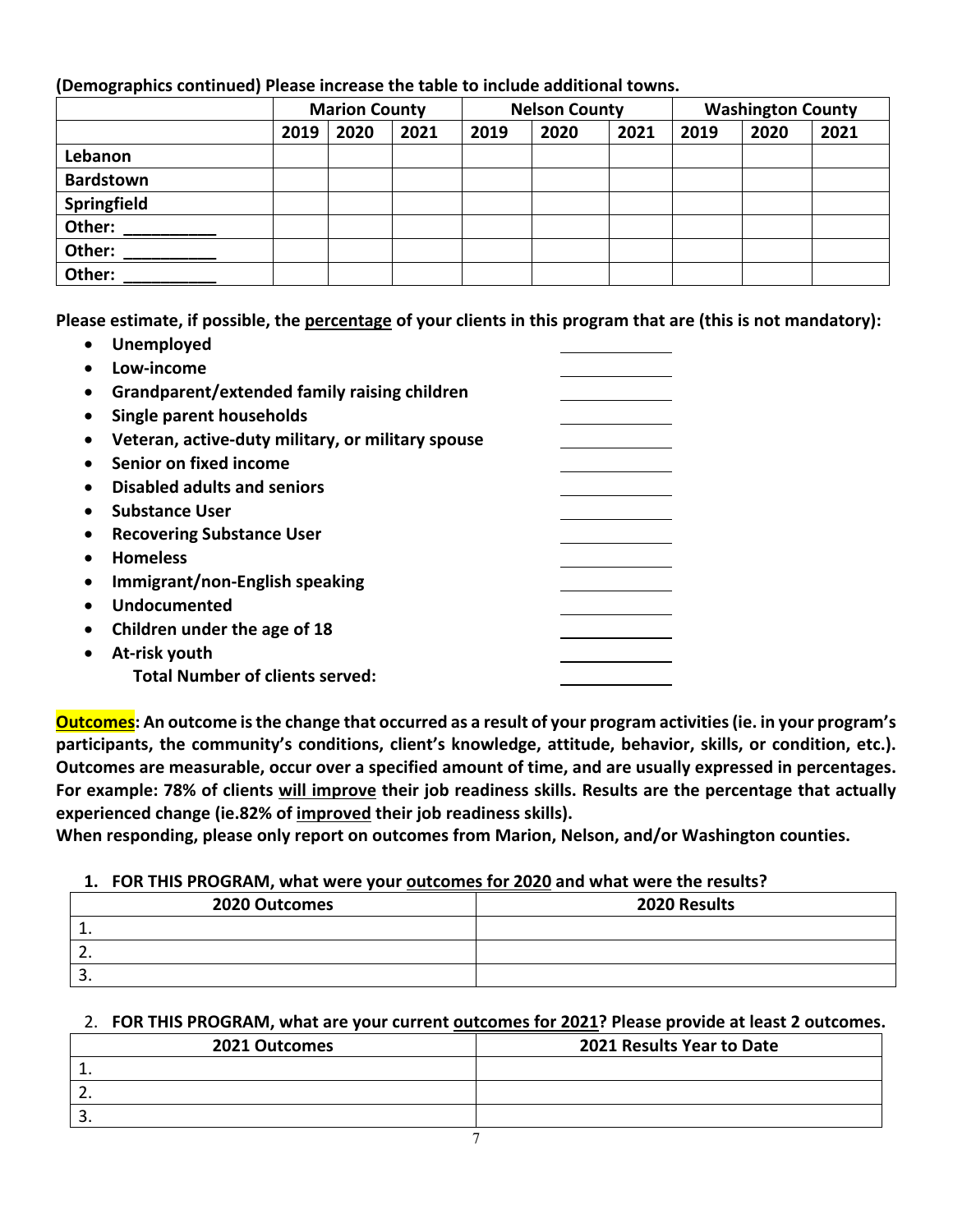# 3. **FOR THIS PROGRAM, what are your 2022 projected outcomes? Please provide at least 2 outcomes**.

| 2021 Outcomes |  |  |
|---------------|--|--|
| ᆠ.            |  |  |
|               |  |  |
| -<br><u>.</u> |  |  |
|               |  |  |
| э<br>J.       |  |  |
|               |  |  |

**Please provide any additional results, demographics and/or local statistics on your program's successes and accomplishments that you would like to share.**

## **PRIOR YEAR FUNDING:**

**If you received Tri‐County Kentucky United Way funding for 2021, please note the following:** 

- **Name of program for which you received funds**:
- **How your dollars were spent (what funding was used for specifically**):
- **Do you have any funds remaining as of October 31, 2021**? If so, please identify the reason and how you plan to spend this money down.
- **What are the successes and highlights of your program**?
- **What are the barriers/obstacles that this program encountered in terms of service delivery and/or client's success**?
- **Please include a success story related to how United Way funding helped your client.**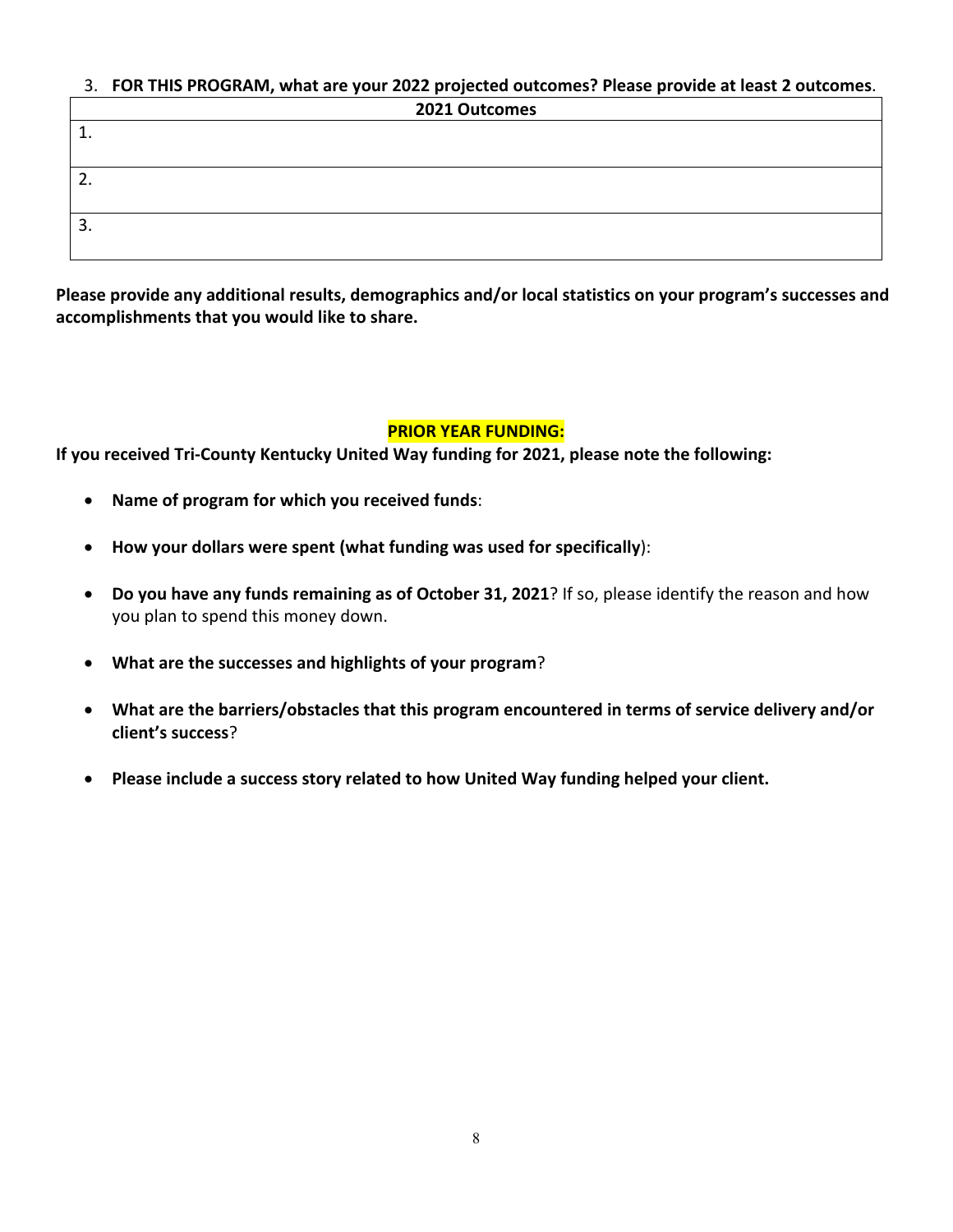## **PROGRAM BUDGETS**

**Please use the charts below to provide budget information (for the program for which you are requesting funding) for the proposed fiscal year (2022).** 

## **2022 Program Budget (projected year) (add additional lines, as needed):**

|                                                                                      | 2022 PROGRAM BUDGET - INCOME                                              |                                                                                           |                      |                                       |  |  |  |
|--------------------------------------------------------------------------------------|---------------------------------------------------------------------------|-------------------------------------------------------------------------------------------|----------------------|---------------------------------------|--|--|--|
| <b>Funding Source -</b><br>please list all<br>sources of funding<br>for this program | <b>Secured or</b><br>Anticipated                                          | <b>Dollar Amount</b>                                                                      | <b>Comments</b>      |                                       |  |  |  |
|                                                                                      |                                                                           |                                                                                           |                      |                                       |  |  |  |
|                                                                                      |                                                                           |                                                                                           |                      |                                       |  |  |  |
|                                                                                      |                                                                           |                                                                                           |                      |                                       |  |  |  |
|                                                                                      |                                                                           |                                                                                           |                      |                                       |  |  |  |
|                                                                                      |                                                                           |                                                                                           |                      |                                       |  |  |  |
|                                                                                      |                                                                           |                                                                                           |                      |                                       |  |  |  |
|                                                                                      |                                                                           |                                                                                           |                      |                                       |  |  |  |
| <b>Total Income:</b>                                                                 |                                                                           |                                                                                           |                      |                                       |  |  |  |
| Line items (ie.<br>salary, fringe,<br>supplies,<br>transportation, etc.)             | <b>Budget</b><br><b>Justification</b><br>(how line item is<br>calculated) | <b>2022 PROGRAM BUDGET - EXPENSES</b><br><b>TCKY United Way</b><br><b>Requested Funds</b> | <b>Other Funding</b> | <b>Total Program</b><br><b>Budget</b> |  |  |  |
|                                                                                      |                                                                           |                                                                                           |                      |                                       |  |  |  |
|                                                                                      |                                                                           |                                                                                           |                      |                                       |  |  |  |
|                                                                                      |                                                                           |                                                                                           |                      |                                       |  |  |  |
|                                                                                      |                                                                           |                                                                                           |                      |                                       |  |  |  |
|                                                                                      |                                                                           |                                                                                           |                      |                                       |  |  |  |
|                                                                                      |                                                                           |                                                                                           |                      |                                       |  |  |  |
|                                                                                      |                                                                           |                                                                                           |                      |                                       |  |  |  |
|                                                                                      |                                                                           |                                                                                           |                      |                                       |  |  |  |
|                                                                                      |                                                                           |                                                                                           |                      |                                       |  |  |  |
|                                                                                      |                                                                           |                                                                                           |                      |                                       |  |  |  |
|                                                                                      |                                                                           |                                                                                           |                      |                                       |  |  |  |
| <b>Total Expenses:</b>                                                               |                                                                           |                                                                                           |                      |                                       |  |  |  |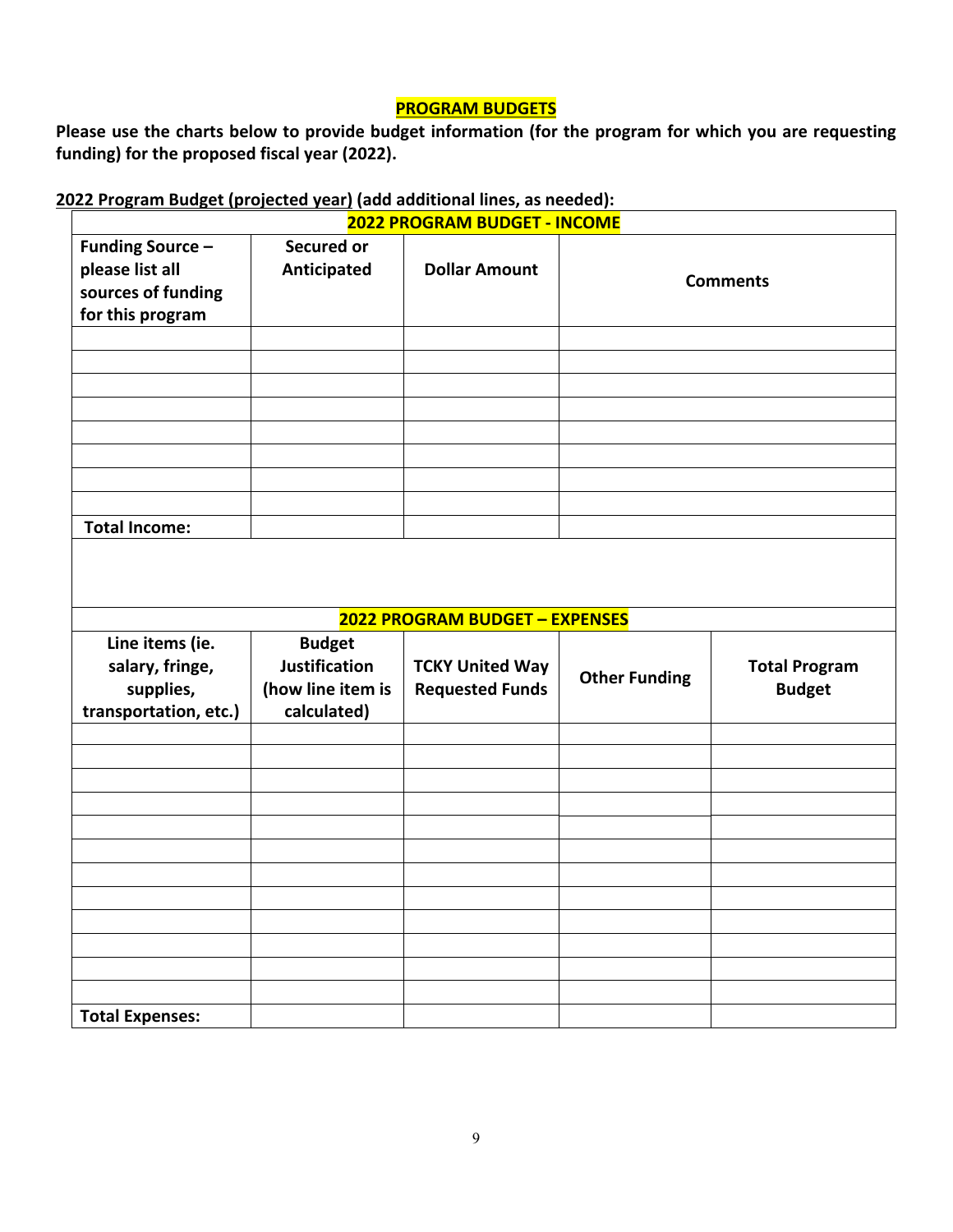## **SIGNATURE PAGE**

By participating in the Tri‐County Kentucky United Way funding process, the undersigned has carefully read the application and reviewed the information contained in this proposal for accuracy and completeness. You further understand than **an incomplete application or failure to provide the information requested, as well as late submission, can render the submission as non‐qualifying and ineligible for funding or further consideration in this funding cycle**.

The undersigned also understands that this **grant submission is for the 2022 calendar year only and the applicant will have to re‐apply through the grant process for future year funding**. The submission of **this grant application is not a guarantee of funding**.

If TCKYUW funds are granted to you, **you will be required to submit a mid‐year report**, which tracks your progress towards the outcomes that you have provided. These outcomes also allow TCKYUW to share successes with the public and United Way donors. If awarded funding, the report template will be provided to you in late spring/early summer and **will tentatively be due to TCKYUW by July 30th, 2022**.

You will also be required to submit a year-end report to summarize your full year of activities and outcomes. Again, this report will be provided to you at a later date and **will be tentatively due to TCKYUW by January 30th, 2023**.

The undersigned also understands **that if this proposal is funded, failure to meet the proposed objectives or deliver the level of services, or loss of your non‐profit status may disqualify the organization from receiving the full award or could disqualify the agency from participating in future funding processes**.

An **Agency Agreement (attached) must be signed by authorized personnel within your organization and returned with this application** for it to be passed on to the Allocations' Committee for review.

\_\_\_\_\_\_\_\_\_\_\_\_\_\_\_\_\_\_\_\_\_\_\_\_\_\_\_\_\_\_\_\_\_\_\_\_\_\_\_\_\_\_\_\_\_\_\_\_\_\_\_\_\_\_\_\_\_\_\_\_\_\_\_\_\_\_\_\_\_\_\_\_\_\_\_\_\_\_\_\_\_\_\_\_

| Board Chairperson/Chief Volunteer | Date |
|-----------------------------------|------|
|-----------------------------------|------|

Executive Director/CEO Date

\_\_\_\_\_\_\_\_\_\_\_\_\_\_\_\_\_\_\_\_\_\_\_\_\_\_\_\_\_\_\_\_\_\_\_\_\_\_\_\_\_\_\_\_\_\_\_\_\_\_\_\_\_\_\_\_\_\_\_\_\_\_\_\_\_\_\_\_\_\_\_\_\_\_\_\_\_\_\_\_\_\_\_\_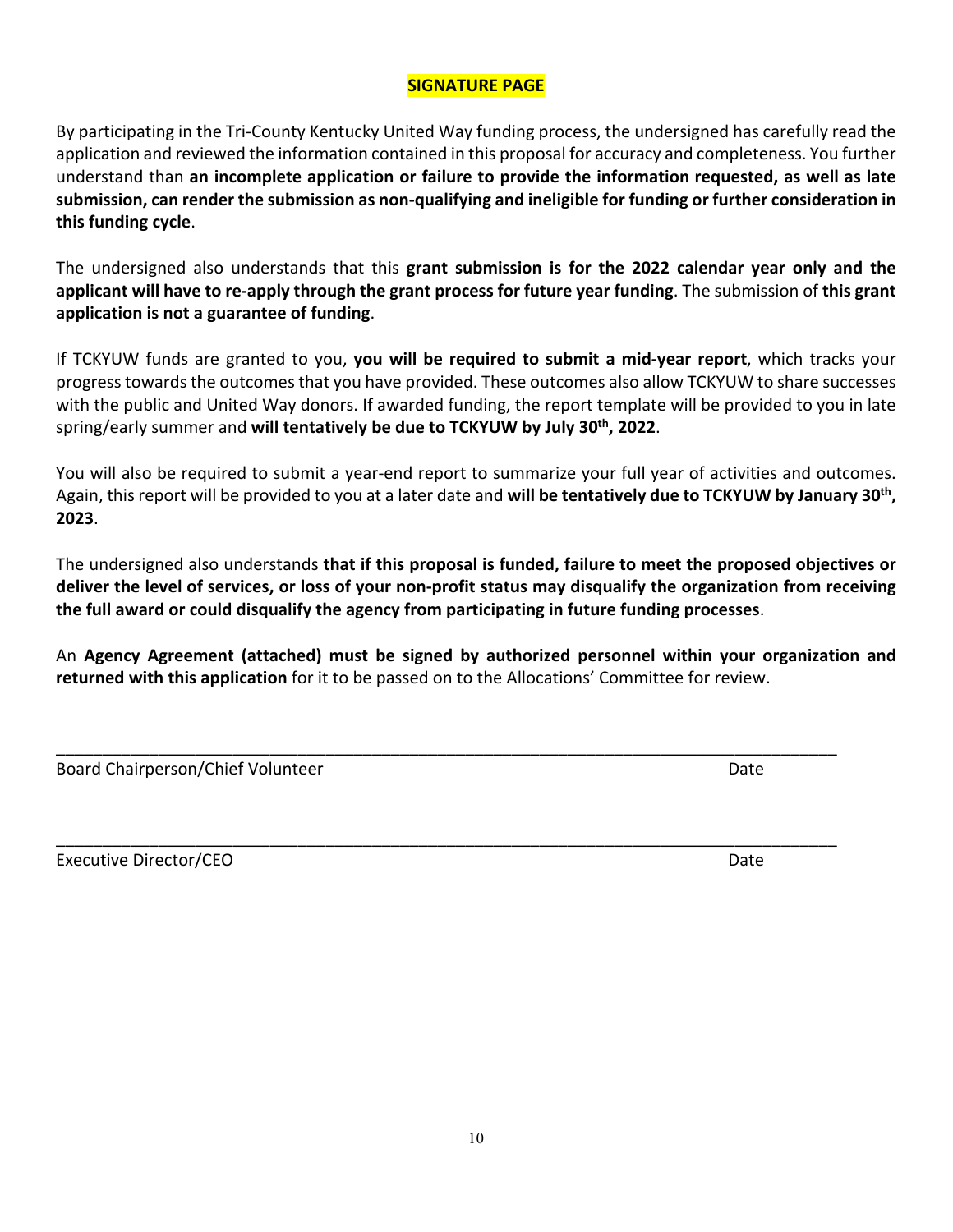

## **2022 Agency Agreement For**

## **(agency name)**

In order to share in the funds raised by the Tri-County Kentucky United Way, our program hereby agrees to:

- A. Cooperate and collaborate with other agencies to **prevent service duplication** and promote effective services.
- B. Comply with all conditions and provisions governing **supplemental fundraising activities,** as determined by the Tri‐County Kentucky United Way Board of Directors in order to be eligible for **any** United Way funding:
	- a. Agency will *make every effort* to not conduct **solicitations during the TCKY UW Campaign Drive**, which is from September 1 through October 30. Agency events are acceptable if this is the best time of the year for your event. **Please inform TCKYUW of any events during this time.**
	- b. There is to be no solicitation of a company's employees where **payroll deduction campaigns** are conducted and no payroll deduction campaigns on behalf of your agency.
- C. Keep complete and accurate **records of financials**, which can be open to inspection by a representative of the Tri‐County Kentucky United Way, if necessary and if requested.
- D. Submit to the United Way other **reasonable information** concerning finances, programs, etc. in accordance with the TCKYUW Board of Directors' or Grant Committee's request.
- E. No one shall have **early access or special access** to services and goods provided by your program. Any special circumstance should be noted in writing and approved by the agency's board of directors and available for public inspection and knowledge upon request.
- F. Notify TCKY United Way, in writing, of any **significant changes** within the funded program or organizational structure that may affect the delivery of services prior to implementing the proposed changes. This includes, but is not limited to, a change in program philosophy, program model, client, delivery strategy, intended outcomes, indicators and results, etc. If a change does occur, TCKY United Way may ask for a revision to the funded application for further review by the Grants Committee and Board of Directors.
- G. Obtain approval from the TCKY United Way **PRIOR** to any changes to the manner in which **awarded funding** will be utilized. A detailed description, as well as a new budget, may need to be submitted and reviewed by the TCKYUW Grants Committee before any changes may be made.
- H. Submit a **mid‐year report** (to be provided at a later date) to the TCKY United Way (tentatively due July  $30^{th}$ , 2022).
- I. Submit a **year‐end report** (to be provided at a later date) to the TCKY United Way (tentatively due on January 30th, 2023).
- J. Allow United Way to utilize program information, success stories, and the amount funded in **printed materials**.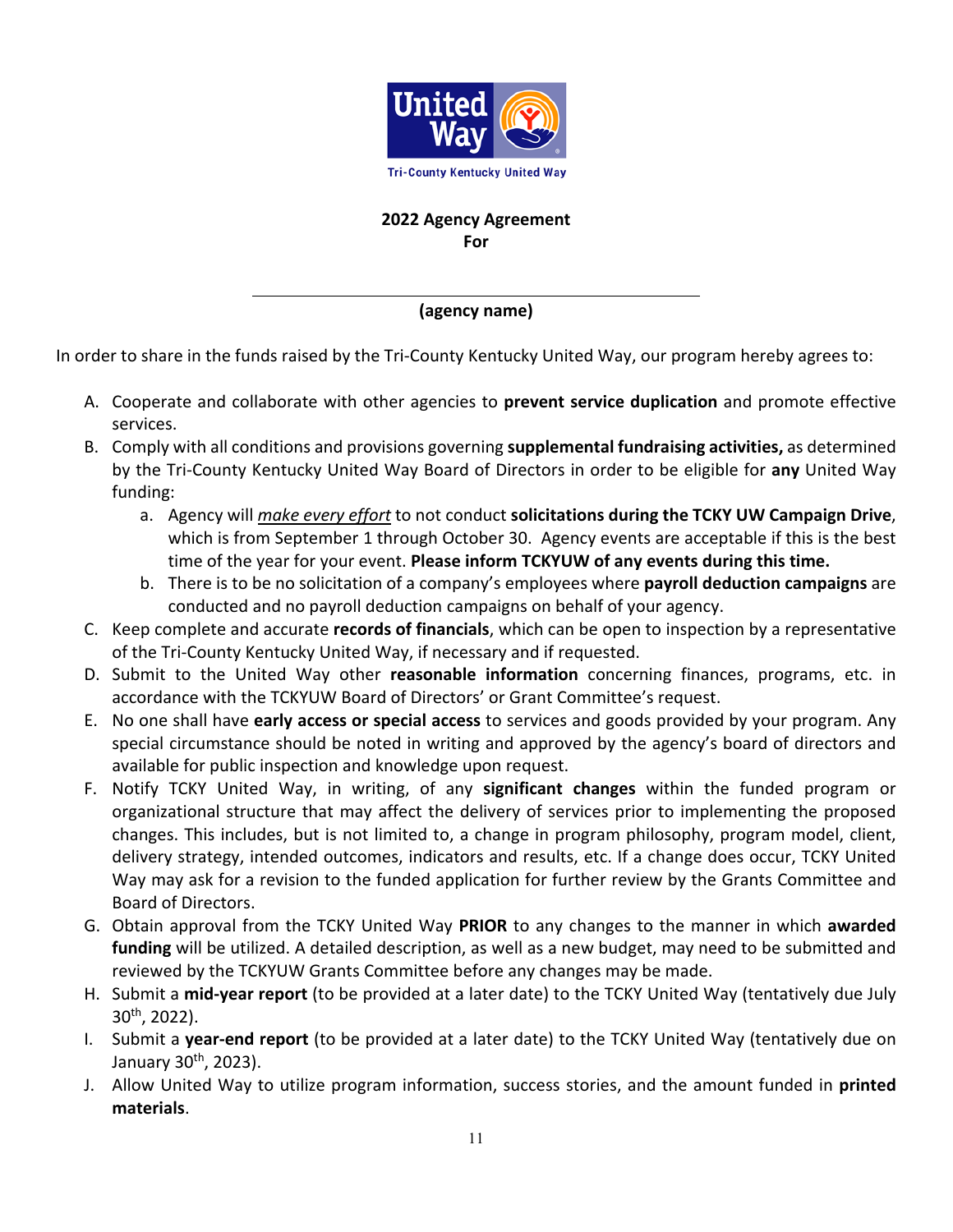- K. Support the Tri‐County Kentucky **United Way campaign efforts** by assisting with United Way campaign presentations (only if requested to do so by the United Way) to discuss the impact of TCKY funding.
- L. Be willing to **share (**on brochures, website, social media, and/or in oral presentations) that TCKYUW funding has been provided for the specified program.
- M. Include an **Equity statement** on your website by the end of 2022.

To insure fiscal and community accountability, I certify that this agency/program:

- Is recognized as exempt from taxation under the IRS Code, as well as from corresponding provisions of other applicable state, local and foreign laws or regulations.
- Will comply with all applicable legal, federal, state, and local operating and reporting requirements (e.g. generally accepted accounting principles, annual audit, 990, etc.).

| Name of Authorized Person signing this form: ___________________________________ |      |
|----------------------------------------------------------------------------------|------|
|                                                                                  |      |
| <b>Signature of Authorized Person</b>                                            | Date |

**A volunteer will contact you in early 2022 to discuss your program and complete a site visit (if Covid situation allows). Funding decisions will be made in March of 2022. You will be notified of all 2022 funding decisions by early April 2022.** 

**If approved for funding, payments will be mailed quarterly. The first check will be mailed on March 30, 2021 and subsequently on June 30, September 30, and December 30, 2022. Quarterly payments will be contingent upon your program results and actual receivable, unrestricted funds secured by the Tri‐County Kentucky United Way.**